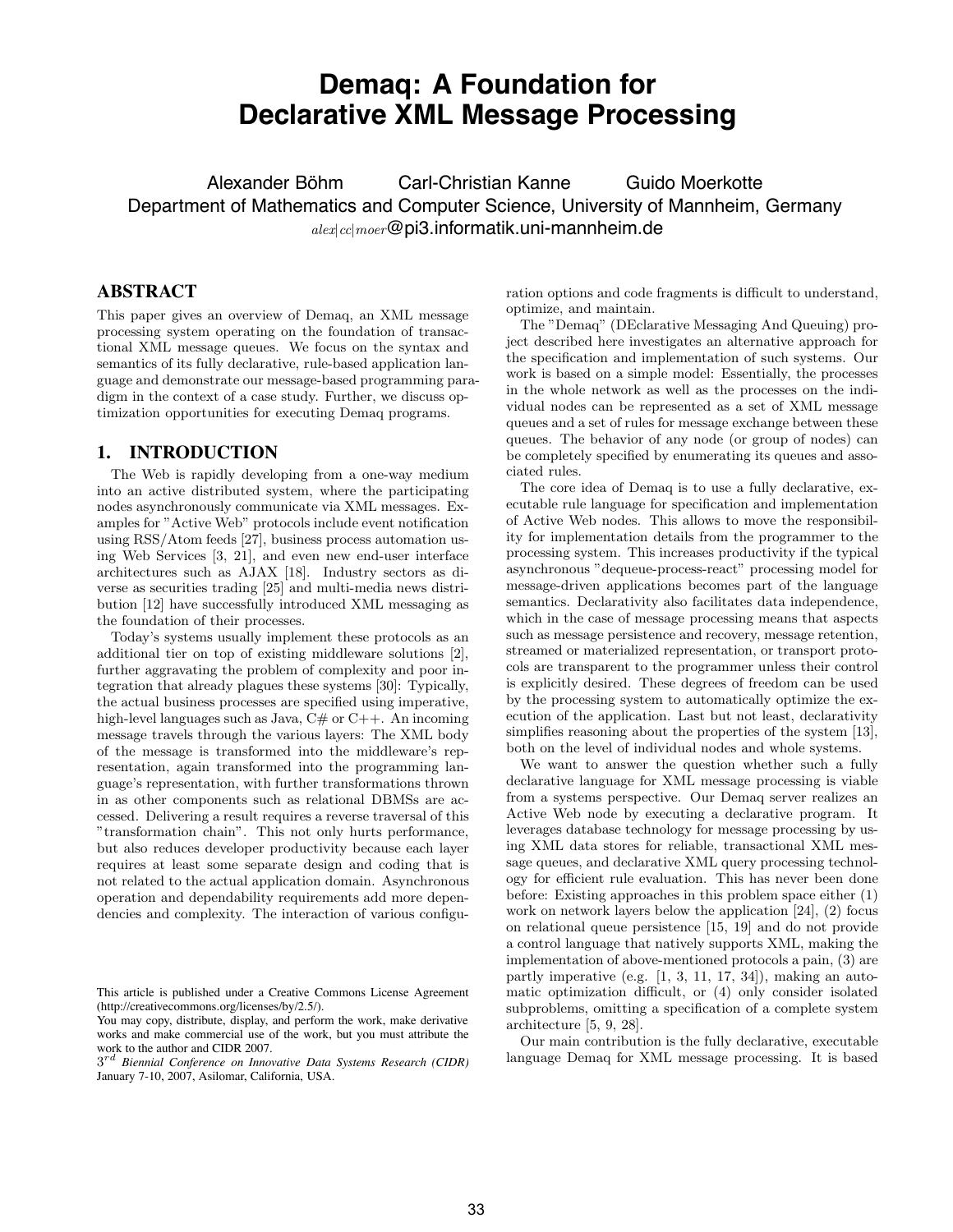

Figure 1: Structure of a Demaq application

on existing and emerging standards such as XML Schema [31], XQuery [8], and the XQuery Update Facility [10]. The Demaq language has only a few primitives, which can be divided into two sublanguages:

A queue definition language for the specification of

- queues for representing local state,
- queues for the communication with remote nodes,
- virtual queues, called *slices*, which group messages according to user-defined criteria, and
- message retention policies.

A rule language for message flow control, which

- is "closed", i.e. describes the system's reaction to messages exclusively in terms of new messages,
- extends the XQuery Update language [10] with queuing primitives, and
- has simple semantics based on an execution model that suggests a straightforward implementation, but leaves room for automatic optimization.

We complement the language description with many examples and a discussion of our ongoing implementation, which shows

- why our language can be executed in a reliable, efficient and scalable way,
- how existing database technology can be leveraged for message processing (exemplified by our native XML data store Natix [16]),
- $\bullet\,$  where the opportunities for further research are.

Fig. 1 visualizes a Demaq application (top pane). The figure also illustrates the outline of the paper: An application consists of queue definitions specified using the Queue Definition Language (QDL), including communication queues to the outside world (bottom pane and Sec. 2), and Queue Manipulation Language (QML) application rules for message flow (middle pane and Sec. 3). Demaq applications are executed by the Demaq server (shown on the right and discussed in Sec. 4).

# **2. MESSAGES AND QUEUES**

Demaq applications are based on an infrastructure of physical and logical structures defined by the Queue Definition Language (QDL). Queues provide physical message containers that decouple message insertion from processing and provide fast message storage and retrieval operations as well as support for reliability and communication (Sec. 2.1). We also introduce the notion of slices, which are used for creating logical groups of related messages. We use slices to simplify application development and to specify how long messages need to be retained physically before they can be deleted (Sec. 2.3).

In the QDL definitions in this section, the names of structures are always qualified XML names. For brevity, we assume the declaration of a default namespace and omit namespace prefixes.

### **2.1 Queues**

To provide application programs with high performance communication facilities, Demaq incorporates data structures for efficient, asynchronous messaging operations. For this purpose, message queues have proven their usefulness in a vast number of messaging and integration solutions [2]. They allow for fast message handling operations and directly support the asynchronous processing model of Active Web applications. Consequently, queue data structures are used for all message handling operations in Demaq.

Apart from the simplest solutions, distributed applications have to keep track of their execution state, for example to reflect their current progress with respect to the business process they implement. Usually, large parts of the state information of an application program is derived from the messages sent to and received from remote communication partners.

One possibility to represent this information is to associate a corresponding runtime context to each application instance. This approach is used by BPEL [3] and XL [17], where instance-local variables can be used for storing state information. Contexts that include these variable bindings have to be kept for each active process instance, which leads to scalability issues if the number of processes is large. Some execution systems try to overcome this problem by serializing data (dehydration) of "stale" instances. For example, the Oracle BPEL Process Manager stores application contexts in a relational database system (dehydration store) and reacquires them when processing continues [7].

Demaq chooses another approach by requiring all data to be available as XML messages, each of which resides in exactly one queue. As a result, messages received from remote communication endpoints and internal state information are handled in a uniform manner, thus simplifying application development. Furthermore, by modeling the state of processes as regular data, we can leverage declarative query processing to obtain the relevant data instead of constantly loading, manipulating, and saving opaque, monolithic runtime contexts.

For reasons of uniformity, system services providing remote communication facilities and timers are also modeled as message queues. This greatly reduces the number of primitives in the language and makes it easier to understand and use.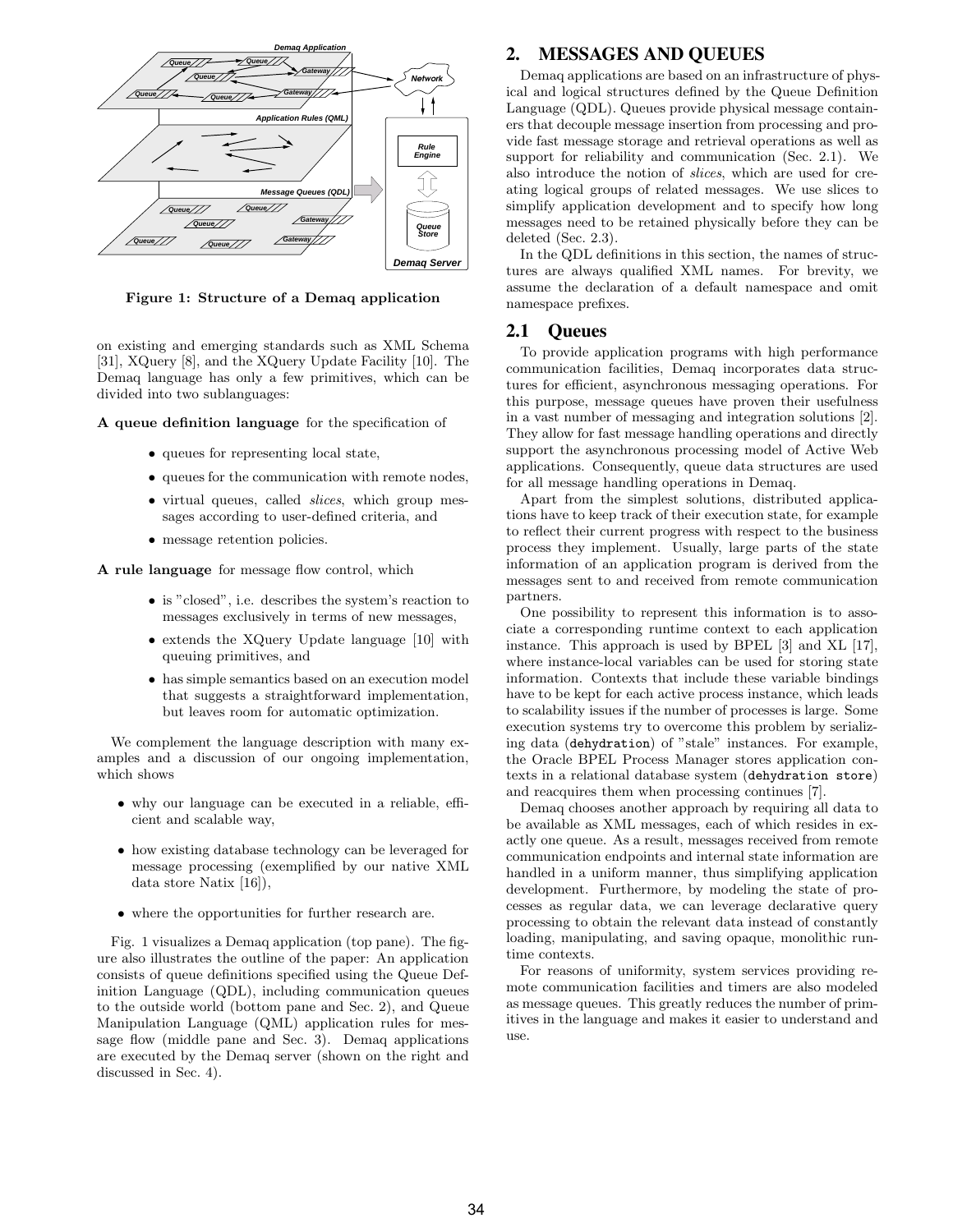#### *2.1.1 Basic Queues*

Basic queues provide local message storage facilities. Every queue has a unique name and mode of operation, specifying whether its content has to be stored persistently or can be transient. The persistent queue mode guarantees that in case of a system crash, messages are not lost, which is important for business processes. Transient queues may be used in those parts of an application that tolerate data loss or can compensate for it. The following statement creates a persistent, local queue.

#### create queue finance kind basic mode persistent

For all queues, there may also be additional, optional parameters, e.g. for specifying a schema all queued messages have to conform to. Other parameters include a priority level that determines the relative importance of processing messages from this queue compared to other queues.

#### *2.1.2 Gateway Queues*

Interaction with remote transport endpoints is a frequent operation for distributed applications such as Web Services. To provide application programs with a convenient way for remote communication, gateway queues are used to perform messaging operations. They represent local links to remote endpoints. Messages that are placed into outgoing gateway queues are sent, while incoming gateway queues contain messages that have been received from other nodes. Message properties (see Sec. 2.2) are used to specify recipients and other communication parameters.

The following example creates an outgoing gateway queue to communicate with an external supplier's Web Service. In addition to the queue name and the kind, we import the supplier's interface definition from a WSDL file and associate some Web Service extensions (WS-ReliableMessaging [6] and WS-Security [4]) with the queue.

```
create queue supplier kind outgoingGateway mode persistent
 interface supplier . wsdl port CapacityRequestPort
 using WS−ReliableMessaging policy wsrmpol.xml
 using WS−Security policy wssecpol.xml
```
Note that in order to use the reliable messaging extensions which support reliable sending across system failures, the created queue must be persistent.

From the point of view of the application rules (see below), there is no difference between gateway queues and regular queues. This also facilitates the distribution of applications over several nodes by replacing local queues with pairs of gateway queues that connect two sites.

By introducing gateway queues, all network-related operations can be implemented by a communication subsystem providing a queue-based interface. Sending a message to a remote transport endpoint can be done by inserting it into a corresponding gateway queue. Unfortunately, distributed architectures such as Web Service applications involve plenty of heterogeneous, independent clients and software layers, each of them being a potential source of errors [33]. Thus, communication aspects and network failure notifications cannot be hidden behind a queue-based messaging interface. Instead, application programs have to become aware of problems encountered by the communication subsystem and implement corresponding error handlers. We postpone an overview of Demaq's error handling strategy until Sec. 3.6.

# *2.1.3 Time-Based Queues*

An important aspect of automated business processes is time. This is true, for example, in situations where the absence of action should cause messages to be sent, e.g. for notifications or reminders. Similar to network communication, we want to allow timer events without complicating the rule language. Thus, we model time-based events as message queues. An example of such time-based queues are echo queues, which enqueue any message sent to them into some target queue after a timeout has expired. Both the timeout and target queue are specified as message properties.

The following example creates a persistent echo queue.

create queue echoQueue kind echo mode persistent

# **2.2 Message Properties**

Apart from their XML payload, incoming messages are associated with metadata properties such as their size and a message arrival timestamp. Another kind of metadata is transport protocol information, such as the initial sender address or connection handles. Connection handles support synchronous communication, where a response message must be correlated with an existing connection created by an incoming request. Metadata access has to be possible from application programs, e.g. if an acknowledgment message needs to include the arrival timestamp of the original message.

A straightforward solution for metadata representation is the semi-structured nature of the XML message format. We could encapsulate the application-specific XML payload in a metadata-carrying XML envelope, embedding all metadata information into the message bodies themselves. As a result, both payload and related metadata information were stored uniformly and could be easily accessed by application programs.

We have chosen a different approach in Demaq because a fully uniform treatment of message body and message metadata does not take into account that the access patterns for payload and metadata differ:

- Some metadata is maintained by the system and cannot be freely modified.
- Things like connection handles should automatically propagate with the messages.
- Some metadata may be computable from the message content.

Embedding metadata into the message bodies would put the burden of metadata management on the application developer, who would have to worry about which part of the messages are part of the application specific schema, which parts are automatically maintained by the system, which parts must be propagated to new messages, etc. For these reasons, we have included primitives for property management into Demaq. Properties are key/value pairs, with unique names and a typed, atomic value. They are determined during message creation and remain fixed over the message's lifetime. There are several ways to establish property values:

Explicit A property value may be explicitly specified when enqueuing a message (see Sec. 3.4).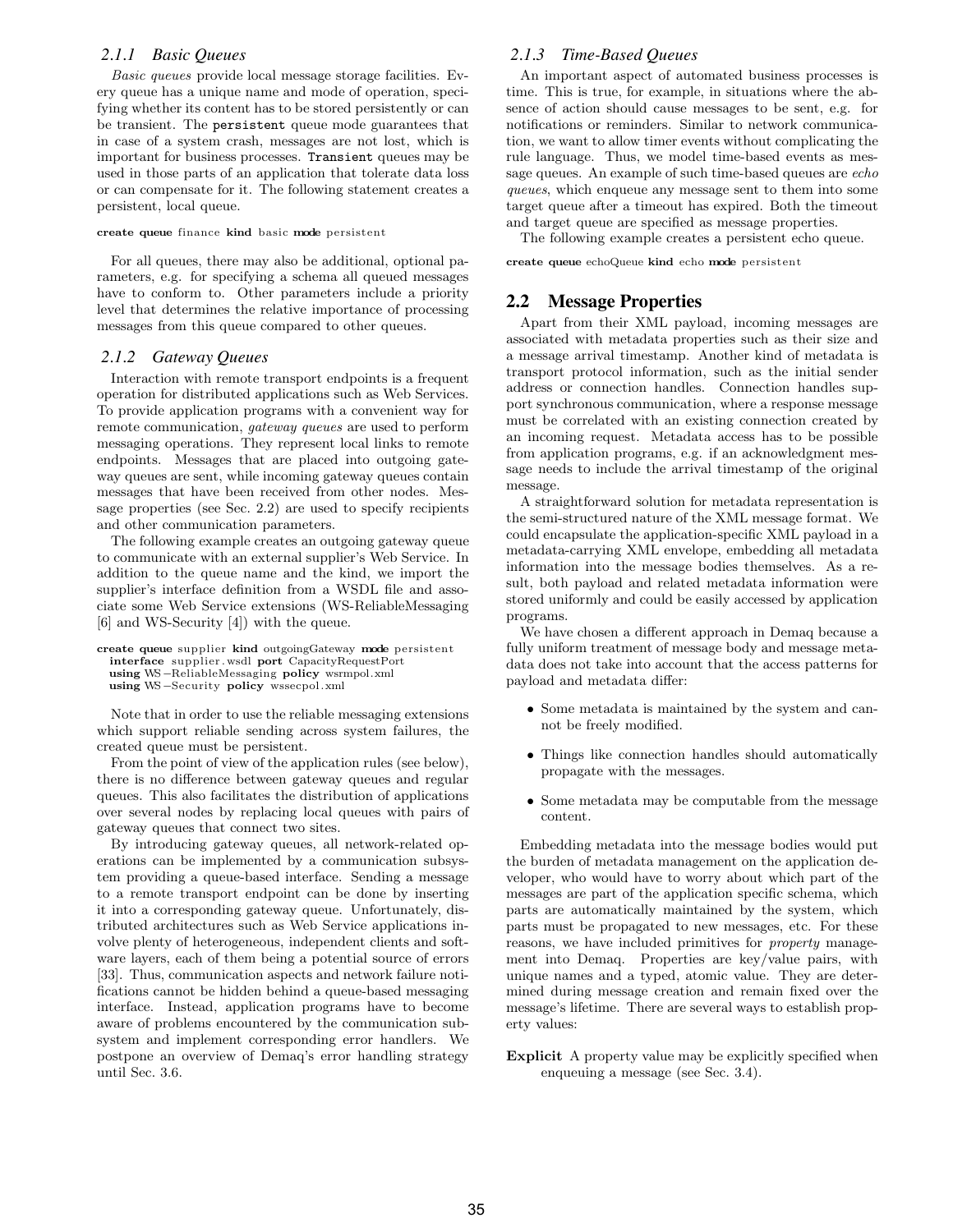- System Certain properties are set by the system, such as the name of the rule that created a message, the timestamp at which a message was created, or the sender of a message for incoming gateway queues.
- Inherited Properties may be inherited. A message whose creation was triggered by another message will have the same property values as the triggering message for all inherited properties.
- Computed A property value may be computed using an XPath expression applied to the corresponding message.

As an example, we define a boolean property which may be used by messages in four different queues. It is automatically propagated from message to message if not explicitly set to a different value.

```
create property isVIPorder as xs :boolean inherited
  queue crm, finance , legal , customer value false
```
We may also define properties that have different computed values based on which queue the message is inserted into, as in the example below. Here, "orderID" always takes the computed value and may not be set explicitly (keyword fixed). Note that the value expressions need not be constants, but may be path expressions which are evaluated against the message body. This mechanism can be used to give a name to common subexpressions in rules, similar to views in SQL.

```
create property orderID as xs : string fixed
  queue order value //orderID
  queue confirmation value /confirmedOrder/ID
```
# **2.3 Slicings**

Queues represent the most important primitive to physically organize message storage. However, many applications have multiple, orthogonal criteria for categorizing messages, e.g. all messages belonging to a single business transaction, all messages received from a particular customer, all priority orders, etc. Typically, messages from several different queues may be part of the same logical group. This aspect is depicted in Fig. 2.3, showing four individual business transactions. Each transaction consists of correlated messages stored in three different, physical queues (requests, orders, confirmations).

Demaq supports a declarative specification of such logical groups in the form of "virtual" queues, called slices. Slices are similar to the concept of parameterized views [32] for relational databases. There, a parameterized view defines a family of views, specified by a query expression with a free variable, such that there is one view relation for each value of the parameter. Similarly, a slicing in Demaq defines a family of virtual queues, where each virtual queue consists of all the messages with the same value for a particular property (slice key). As rules can be attached to slices, this allows for elegant specification of a variety of typical design patterns.

- Slices are a more general form of the "correlation sets" in BPEL [3] and "conversations" in XL [17].
- Slices are also useful if the existence of more than one message is a prerequisite for generating a new message. For example, "joining" parallel control flows can be implemented by defining a slice, as demonstrated by the example in Sec. 3.5.1.



Figure 2: Slicing example (customer transactions)

• Whether or not a message is still required by some process may depend on other messages. Slices allow to group messages to specify retention policies (see Sec. 2.3.3).

In general, slices are user-defined granularities of data that are implied by the application domain. This not only allows to simplify application specification, but gives rise to many optimization opportunities: Despite their logical nature, slices can be physically stored to speed up message access, similar to indexes and materialized views. They also can be used as an additional locking granularity to increase concurrency. We will detail the semantics of slicings in this section and discuss implementation techniques in Sec. 4.

### *2.3.1 Slicing Definition*

A slicing is created by specifying a unique name and the slicing property, which may be any property according to Sec. 2.2.

The property definition lists a number of queues on which the property is defined. Messages from these queues are partitioned into slices according to their property value. All messages that share the same value of the slicing property are part of the same slice. Each slice represents a "virtual queue" to which rules can be attached (see Sec. 3.5.1).

The property value of a slice is called the *slice key*. The use of property values as slice keys avoids extra language primitives and reflects the fact that the ways property values are defined nicely match the criteria according to which applications need to group messages: Slice keys sometimes need to be computed from the message (using computed property values). In other cases, the rule creating a message might want to specify the target slice by explicitly setting the slice key. Some messages should belong to the same slice as the message which caused their creation (inherited properties). The use of system properties such as connection handles enables the application to group all messages caused by one particular external message.

In the following example, we group all order and confirmation messages for the same orderID into a single slice. The slicing "orders" is defined on the property orderID introduced in Sec. 2.2.

create slicing orders on orderID

#### *2.3.2 Slice Resets*

Sometimes, slices have more than one "lifetime". For example, an application for a domain name registrar may have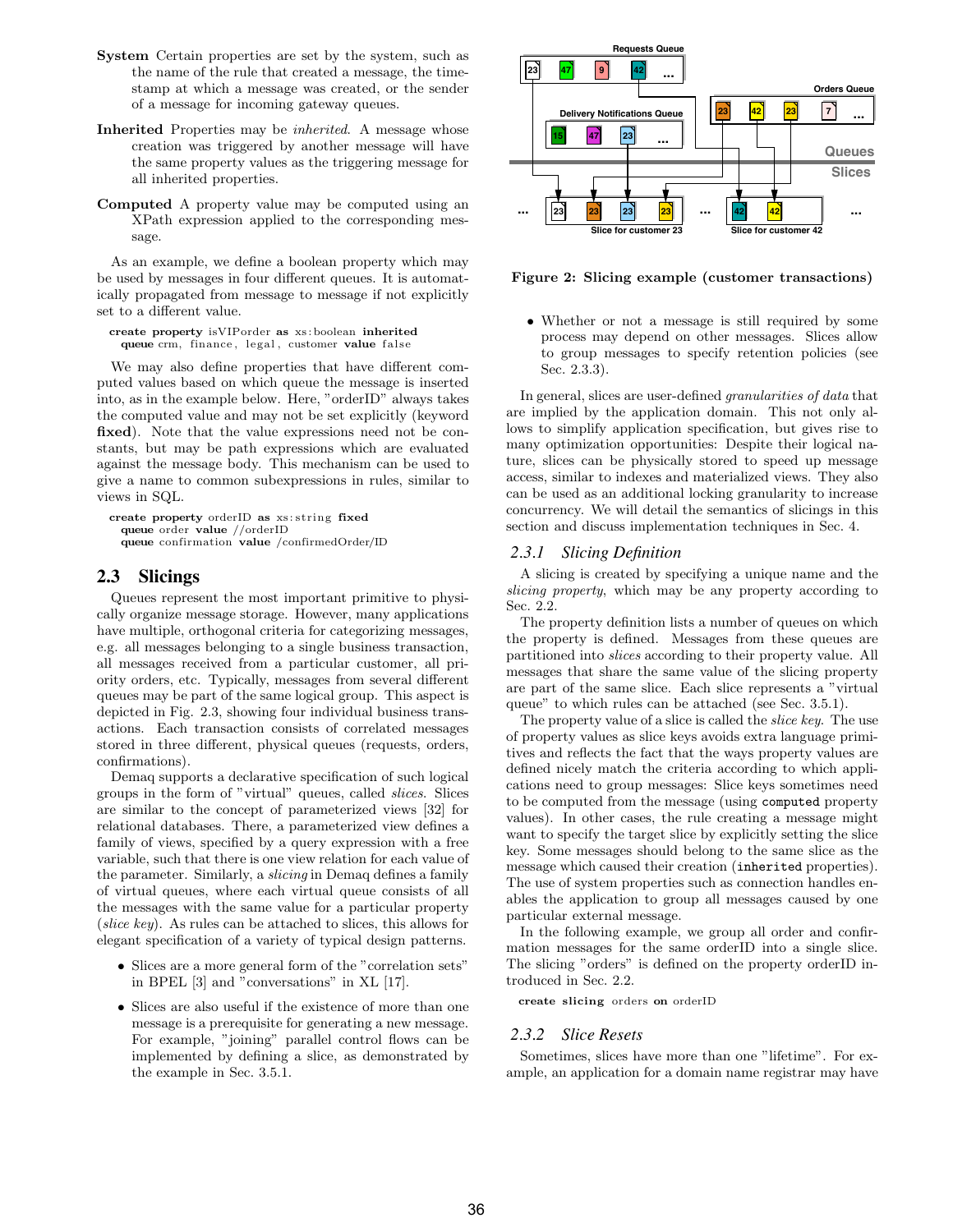a slicing based on the domain name to group all messages related to a particular domain name. If at some point a domain name changes owners, the application might want to avoid accessing messages related to the old owner when using the domain slice.

To indicate that an application is no longer interested in the content of a particular slice, slices can be "resetted", beginning a new lifetime of the slice. Only messages of the current lifetime are visible when accessing the slice. Slightly more formal, a slice  $s$  with a slicekey  $k$  contains all those messages that have a slicing property value of k and have been added after the last reset operation of s.

As slices represent logical groups of messages, resetting a slice does not necessarily mean the contained messages are physically deleted. We illustrate how the slicing concept is related to message retention in the following section.

#### *2.3.3 Message Retention*

In typical message processing systems, messages are dequeued, i.e. physically removed, from the queue once they have been processed. However, there are many reasons why messages need to be retained for a longer period of time. Examples include legal reasons, auditing, and tracing system behavior. In the Demaq model "everything is a message", and the state of running processes is often encoded in "old" messages scattered throughout the system. Hence, access to already processed messages is frequently required.

This is why Demaq is based on an append-only approach for message queues – messages are never modified after they have been created. However, we still need a mechanism for message removal because we cannot assume unlimited storage capacity. One straightforward solution is to allow for explicit deletion by the application program. This is the equivalent of manual memory management for conventional programming languages, which is a chronic source of errors and increases the complexity of development because dependable long-running processes like our Active Web applications need to be free of memory leaks or, in our case, message leaks". Further, explicit deletion leaves no degrees of freedom for the run-time system to optimize execution, which is inconsistent with our desire for declarativity. In addition, it is often difficult for a single part of the application code to decide whether a message is not required any more. To illustrate this, consider a a procurement application as a simple example for several independent retention criteria:

- 1. From the packaging department's point of view, it is sufficient to retain an order message until the order has been packed and picked up by a delivery service. Afterwards, the message can be safely deleted.
- 2. The corporate finance department requires the same order message to be retained to make sure that payments received from the customer can be correlated to the corresponding order message.
- 3. The operations research department requires all order messages to be kept until the end of the month when performing demand planning based on the most recent customer orders.

When using explicit message deletion primitives in this scenario, the multiple retention requirements cannot be easily combined. In particular, the order in which the three conditions for safe message deletion become true varies from order



Figure 3: Procurement scenario workflow

to order. Thus, all modules would need to know about the message retention policy of the other parts of the application, making application maintenance more difficult.

Demaq uses a declarative approach to specify when messages are no longer required. QML (Sec. 3) does not include an explicit "destroy message" primitive. Instead, the execution engine only marks whether a message has been processed or not. This way, physical cleanup is decoupled from message processing and can be done separately, for example in times of low system load or when the remaining storage capacity becomes low.

It turns out that the slicing concept is ideally suited to identify those messages that are still required by the application logic, because

- 1. Slices are specified declaratively
- 2. Slices by design represent contexts in which messages are useful
- 3. A message may belong to any number of slices

This is why we chose to couple membership in slices to message retention. The Demaq execution model guarantees that a message is not physically removed from the message store as long as it is contained in at least one slice. By resetting slices (Sec. 2.3.2), applications can indicate that certain "old" messages are no longer interesting with respect to that slice. Once all slices to which a message belongs have been reset, it is eventually removed by the system. Messages which are not part of any slice may be deleted for the message store as soon as it has been processed.

### **3. QUEUE MANIPULATION LANGUAGE**

The Queue Definition Language introduced in the last section allows the specification of the queue and slicing infrastructure used by an Active Web application. To implement the application logic, it has to be complemented by a convenient programming language. For this purpose, current application servers [2] successfully rely on imperative, objectoriented programming languages such as Java, C#, or Visual Basic. As these languages do not incorporate XML as a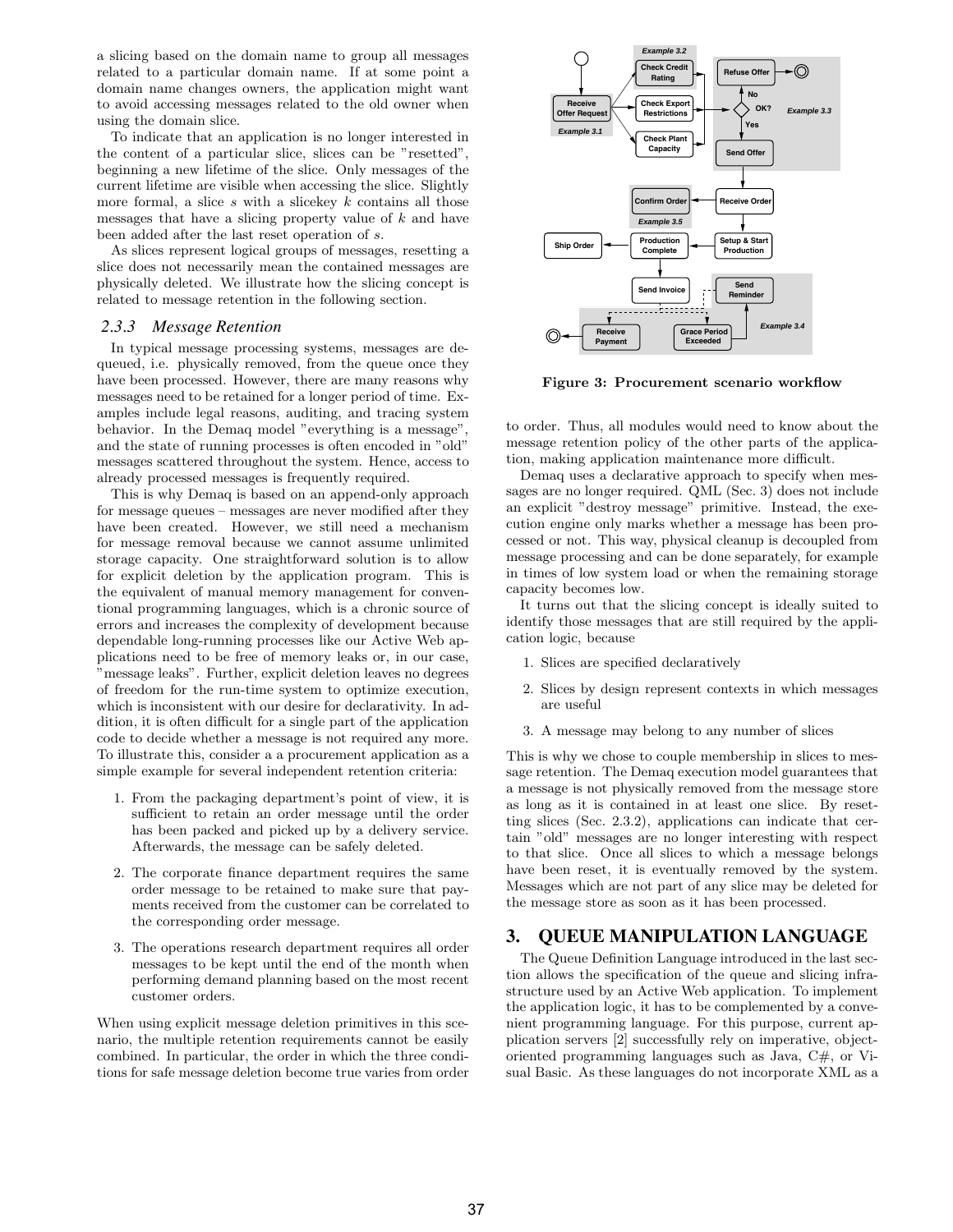

Figure 4: Procurement scenario message flow

first class data type, auxiliary processing steps are required to convert between the type systems of those languages and the XML format, thus harming the overall system performance. Recent efforts, such as Microsoft's LINQ project [26] or XJ [22], try to overcome this impedance mismatch. However, even if XML can be successfully integrated as a first class data type, other disadvantages persist. For example, the optimization potential of imperative languages is far lower than that of declarative languages. Further, it is generally agreed upon that the productivity of programmers is higher for declarative languages than for imperative ones.

To avoid these drawbacks, we choose a declarative language providing native XML support as the basis of our application language. Our Queue Manipulation Language QML is built on the concept of event-condition-action (ECA) rules that react to a single kind of event, the arrival of an XML message in a queue. Each QML rule is essentially an XQuery Update Facility expression [10] attached to a queue. Within this section, we first describe the execution model that explains how and when rules are evaluated, before briefly recapitulating the features of the XQuery Update Facility. In the remainder of this section, we develop our QML by implementing parts of an exemplary business process (depicted in Fig. 3). This process is a distributed procurement scenario taken from the chemical industry, where multiple parties, both within the same organizational unit and on external systems, form a processing network. We provide QML code for some of the steps in the scenario, creating the message flow shown in Fig. 4.

### **3.1 Execution Model**

Following the terminology proposed by Paton and Diaz [29], our model applies an iterative cycle policy, relying on a detached coupling mode that decouples the processing of a message from its creation. At any given point in time, there may be any number of messages in a node's queues that have not been processed yet. Each unprocessed message is processed exactly once, in an order determined by a message scheduler. The scheduler is influenced by optional priorities declared for the involved queues.

The processing of a message consists of the evaluation of all rules that pertain to the queue in which the message resides. The evaluation of each rule results in a (possibly empty) list of pending actions. The resulting actions are state-updating primitives, with the most frequent action being the creation of a new message and its insertion into another queue. This list of actions is then executed, and any created messages are made known to the scheduler. The evaluation of all rules and the subsequent execution of all actions caused by processing a single message are executed in a single transaction against the message store. Many of such message-processing transactions may run concurrently to improve performance, as long as they can be executed in an isolated manner. The separation of rule evaluation from action execution, together with the transaction mapping, ensure a snapshot semantics that facilitates optimization.

# **3.2 XQuery Update Facility**

The XQuery Update Facility [10] is intended to allow a declarative specification of updates in XML data stores. The bulk of the proposed update language is made up by XQuery 1.0. In addition, new primitives (do statements) are introduced which can be used similar to constructors to represent pending intra-document updates. Expressions which return such pending updates are called "updating expressions" and can be combined using existing XQuery constructs such as FLWOR expressions. Updating expressions produce a pending update list of update primitives that are applied after the entire statement has been evaluated, thus resulting in a snapshot semantics for expression evaluation.

Using the XQuery Update Facility as the basis for QML has several advantages:

- 1. Application developers can benefit from previous programming experience with XQuery.
- 2. Obviously, the XQuery language is well equipped to process XML data and to construct new XML fragments/messages.
- 3. The implementation of Demaq becomes easier, as we can reuse existing XQuery implementations.

#### **3.3 Rule Creation**

The top-level construct in QML is a rule definition. Each rule has a name (RName) and associates an updating XQuery Update expression with a physical message queue or a slicing (QName).

#### create rule RName for QName CondExpr

The body of the rule is always a conditional expression (hence the CondExpr nonterminal) to facilitate the detection and optimization of conditions by the rule compiler. The CondExpr must always be an updating expression, making use of the novel queue do primitives explained below. For programming convenience, we allow the "else" part of the CondExpr to be absent and assume that such a rule produces an empty update list in the else case.

#### **3.4 Message Queue Primitives**

The result of a rule is a list of pending actions, as explained above. The most important action resulting from a rule is the creation of a new message and its insertion into a particular queue. To perform this operation, we extend the list of XQuery update's expressions with a new enqueue update primitive

#### do enqueue ExprSingle into QName (with PropName value ExprSingle)∗

which causes a message to be enqueued to the specified queue. The optional with clause allows to explicitly set properties of the new message (see Sec. 2.2).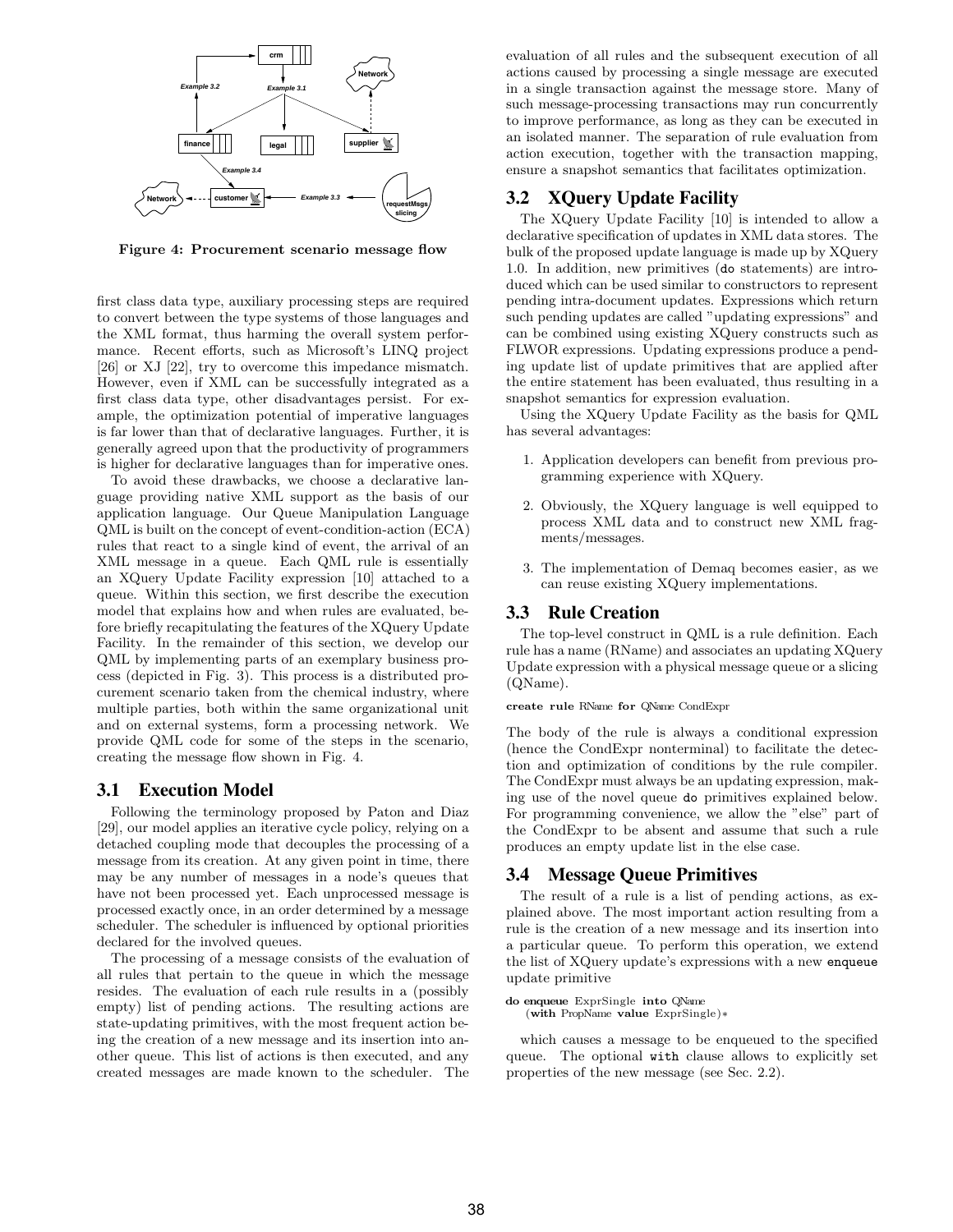```
create rule newOfferRequest for crm
if (//offerRequest) then
 let $customerInfo :=
      <requestCustomerInfo>
         \{{\rm //requestID}\} \{{\rm //customerID}\}\langlerequestCustomerInfo>let $exportRestrictionInfo := . . .
  let \philantCapacityInfo :=
 return do enqueue $customerInfo into finance ,
         do enqueue $exportRestrictionsInfo into legal ,
         do enqueue $plantCapacityInfo into supplier
            with Sender value "http://ws.chem. invalid/"
```
Figure 5: Message handling and content access

Example 3.1: The QML rule in Fig. 5 demonstrates how basic message handling and parallelism are performed as a response to the reception of a new customer request at the customer relationship management (crm) queue of our running example (Fig. 3). It initiates three subsequent checks by sending messages to other queues.

The default evaluation context of all XQuery and XPath statements in a QML rule is the document root of the triggering message, thus "//offerRequest" matches all offerRequest elements in the incoming message. In this example, we create the content of three new XML messages using let, including the initial request ID and customer ID for message correlation. As depicted by Fig. 4, these messages are sent to the "finance", "legal" and "supplier" queues using the enqueue update action, forking the control flow. To allow message correlation by the supplier's service, we add the "Sender" property field of the corresponding message using the with-value statement. This metadata information is automatically interpreted by Demaq's communication subsystem.

The QML features a small library of functions (designated by the namespace prefix qs:) to access messages and queues from QML rules. The document node of the currently processed message is returned by qs:message(). Access to the document nodes of all messages in a particular queue is provided by (qs:queue(name)). Message properties can be obtained using the qs:property(pname) function, returning the value associated with the "pname" key.

Example 3.2 The rule in Fig. 6 demonstrates how to formulate predicates which involve both the current message and other messages in a particular queue. To determine the customers credit rating, the "invoices" queue is inspected to find potentially unpaid bills. The messages in the invoices queue are accessed using the qs:queue() function. To access the content of the triggering message, qs:message() can be used (e.g. for correlating the contained customerIDs in the predicate check).

### **3.5 Slice Primitives**

#### *3.5.1 Slice Rules*

Rules can be attached to slicings using the same syntax as for queues. Note that a slicing specifies many "virtual queues" (slices), and the rule is attached to every slice of the specified slicing.

### *3.5.2 Slice Access*

Like queues, slices are made accessible through additional XQuery functions. The qs:slice() function returns all create rule checkCreditRating for finance if (//requestCustomerInfo) then let  $s$ result := <customerInfoResult> {//requestID} {//customerID} {let  $\text{sinvoices} := \text{qs:queue}("invoices")$ return  $if$  (\$invoices $//$ customerID = qs:message $()$ /customerID $])$ then  $\langle$ refuse $\rangle$  (:unpaid bills!:) else  $\langle accept \rangle\}$ </customerInfoResult> return do enqueue \$result into crm

#### Figure 6: Queue access

create property requestID as xs : string fixed queue crm, customer value //requestID

create slicing requestMsgs on requestID

```
create rule joinOrder for requestMsgs
if (qs: slice ()[/customerInfoResult] and
qs: slice ()[/ restrictionsResult] and
   qs: slice()[/capacityResult]) then
     if(qs:slice()[/customerInfoResult/accept] and
       not (qs: slice ()[/ restrictionsResult//restrictedItem] )
and qs: slice ()[/capacityResult//accept ] ) then
       let $request := qs:queue("crm")/offerRequest
       let $items:=$request]/requestID = qs:slicekey())/itemslet \text{5pricelist} := \text{collection("cm")}[/pricelist]
       let \deltaoffer :=
       return do enqueue $offer into customer
     else (: problems:
       do enqueue <refusal>{//requestID}</refusal>
                   into customer
```
#### Figure 7: Control flow synchronization

messages from the slice of the current message. The key (property value) of the current slice can be retrieved using the qs:slicekey() function. Both of these functions are only available to rules defined on slicings, so that they are not ambiguous for messages belonging to more than one slice.

Example 3.3 In our business process (depicted in Fig. 3), the decision whether to send or refuse an offer depends on the results of three preceding checks (credit rating, export restrictions and plant capacity), which may run in parallel. In this example, we use a slicing to join the control flow of the parallel checks before processing continues (Fig. 7). It includes all messages in the crm and customer queues which refer to the given requestID.

The rule in Fig. 7 checks for the arrival of a message in the slicing and — if all three preceding checks have been performed — completes the order request by sending a reply to the customer. The qs:slice() function is used to acquire the confirmation messages. The qs:slicekey() function retrieves the slice key of the current slice for message correlation with the customer's offer request. Master data (such as price lists) stored in the non-messaging parts of Demaq is acquired using the standard XQuery collection() function.

#### *3.5.3 Slice Resets and Message Retention*

To indicate that the messages in a slice are no longer needed, Demaq QML provides a reset update primitive that resets a slice specified by a slicing name and a slice key. (If no parameters are given, it resets the slice of the current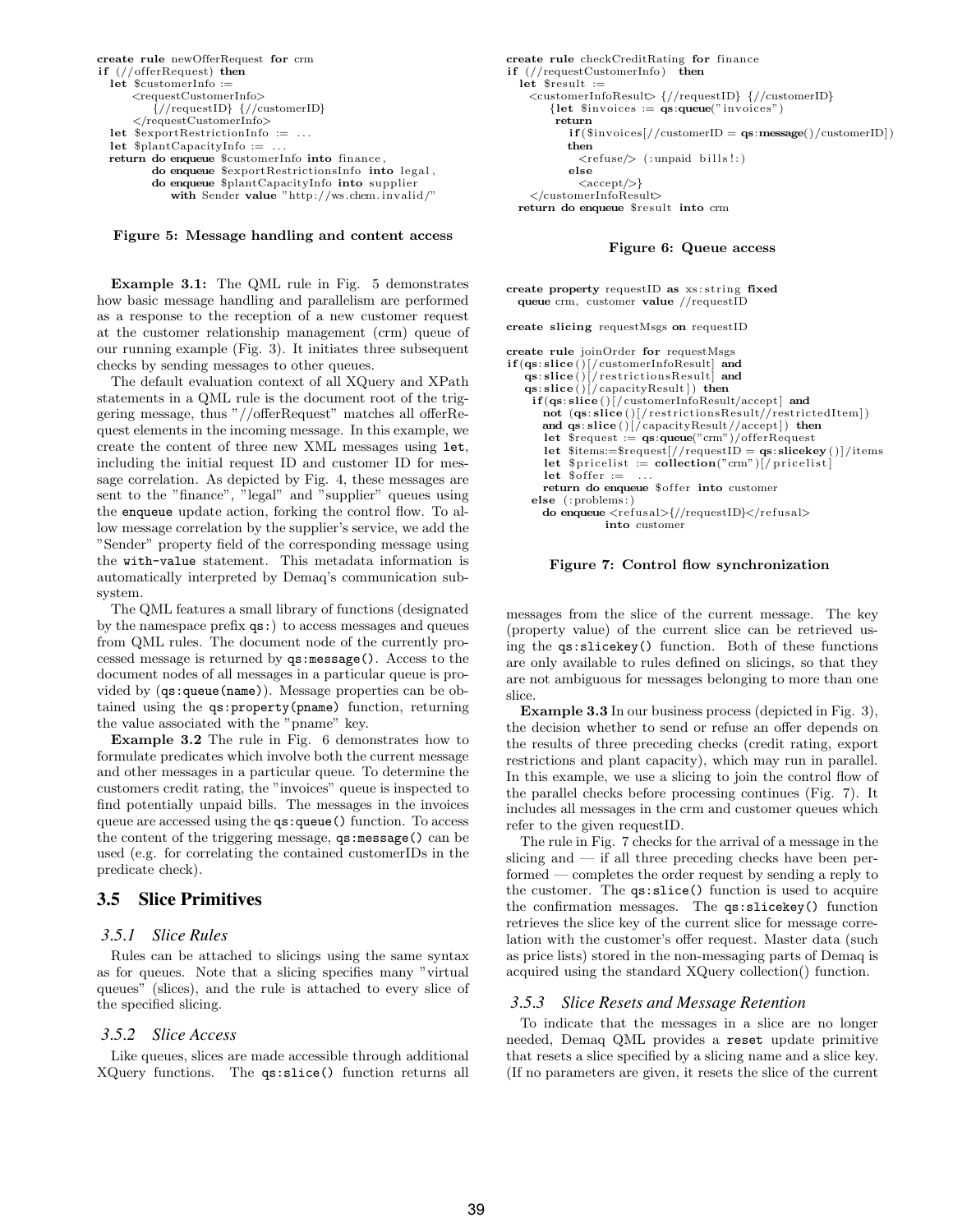message with respect to the slicing to which the current rule is defined.)

create rule cleanupRequest for requestMsgs if  $(qs: slice() / offer or qs: slice() / refusal) then$ do reset

#### Figure 8: Resetting a slice

In the example above, messages of the requestMsgs slice are visible until an offer or a refusal message with the slicespecific key is finally sent, which completes processing for this requestID. This causes the "cleanupRequest" rule to reset the current slice (Fig. 8). Hence, as far as these rules are concerned, the messages may be deleted after an order request has been processed completely. However, there may be other slices which cause the messages to be retained for longer. Further, note that the slice reset is specified in a separate rule, which causes a reset of the slice, no matter which rule caused an offer or a refusal to be created.

When receiving an order, a number of subsequent steps is preformed, including sending order messages to external suppliers, arranging shipment and sending an invoice to the customer until the business process is successfully terminated by retrieving the payment (Fig. 3). We skip these parts of the process, as they do not provide any additional insight into QML. However, if the payment has not been received within a particular grace period, a reminder has to be sent to the customer.

Example 3.4 The code snippet in Fig. 9 shows another example how slicings can be applied to make sure messages are retained. Here, a QML rule monitors the reception of the timeout notification message previously registered at an echo queue (when sending the invoice to the customer). If no payment has been received upon expiration of the timeout, it sends a reminder message to the customer. A slicing is used to make sure both invoice and payment confirmation are retained until the timeout message is received. If the timeout message arrives and the payment has been confirmed, the slice is refreshed by the "resetPayedInvoices" rule.

# **3.6 Error Handling**

An important aspect of any computer program is its reaction to faults. As the Demaq engine is supposed to run

create property messageRequestID as xs : string fixed queue invoices , finance value //requestID

create slicing invoiceRetention on messageRequestID

create rule resetPayedInvoices for invoiceRetention if (qs: slice ()//timeoutNotification

and qs: slice ()/paymentConfirmation) then do reset

create rule checkPayment for finance if (//timeoutNotification) then let  $mRID := qs: message() // requestID$ let  $\gamma$  = qs:queue()[/paymentConfirmation] return  $if (not ($payments]/requestID = mRID])$  then let  $\text{sinvoice}:=\text{qs:queue}("invoces")$ [//requestID = mRID] let  $\text{Sreminder} := (\text{access initial invoice:}) \dots$ return do enqueue \$reminder into customer else ()

Figure 9: Message retention

permanently to guarantee high service availability, it must be equipped with powerful error handling facilities. In this section, we review some sources of errors, and illustrate how they can be handled in Demaq.

- Application program related Some errors are caused by the application program itself. While syntactical errors or wrong static typing can be detected at compile time and can be handled while developing the application, there are also many application-related runtime errors. For example, as we use XQuery in our rule specifications, processing might raise one of the various runtime errors defined by the XQuery standard, which are mainly related to dynamic typing issues.
- Message related Message related errors may occur when trying to enqueue invalid XML documents received from remote peers into a gateway queue. For example, input documents may be truncated or not well-formed, thus resulting in parsing errors during processing, or rules create messages whose schema is incompatible with the target queue's schema.
- Network related Demaq provides application developers with a queue-based interface for sending messages over the network by simply enqueuing them into a corresponding gateway queue. Unfortunately, the existence of the network cannot be made completely transparent to application programs. Interactions with remote transport endpoints may encounter a variety of network-related issues [33]. Among these are low-level network problems such as temporal or permanent unavailability of remote transport endpoints, name resolution failures, timeouts or routing errors. Further up the protocol stack, there may be other sources of problems. For example, using the WS-Security SOAP enhancements [4] may result in encountering invalid certificates, wrong signatures or decryption failures.

Some of those errors can be resolved by the communication subsystem (message delivery can be automatically retried etc). However, in many cases, application programs must handle such errors explicitly.

System Another source of errors is the Demaq processing system itself. System failures may occur due to insufficient system resources (such as main memory or secondary storage), infrastructure problems (e.g. in the underlying database or operating system) or even hardware defects.

To deal with these various kinds of errors, corresponding error handling facilities have to be provided for application developers. BPEL [3], XL [17] and many other programming languages (including e.g. Java and  $C++$ ) allow the specification of scoped exception handlers for those parts of the program that might potentially fail. Extending our expression language XQuery with exception handling would jeopardize most of the benefits discussed in Sec. 3.2, such as reusing existing XQuery implementations and risk incompatibility with future versions of XQuery, which might incorporate similar mechanisms.

Instead, like all other events in the Demaq system, errors are represented by XML messages sent to error queues. If an error is encountered during processing, a corresponding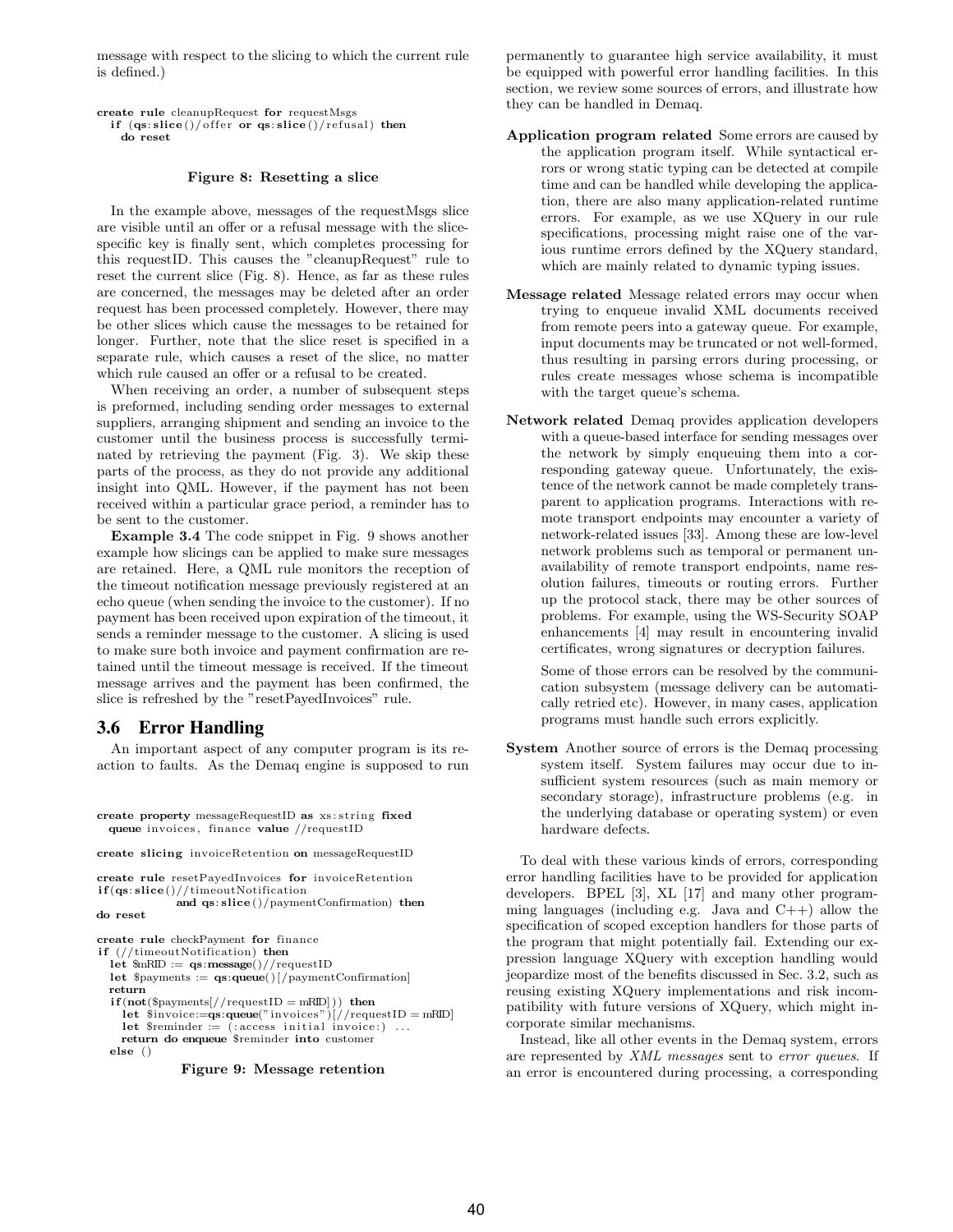failure message is inserted into an error queue. The error message not only contains an error specification according to a predefined schema, but may also contain (a reference to) the data which caused the error, such as message IDs or corrupt incoming message bodies. Different error queues can be specified at the rule, queue, module and system level.

This way, error handling is integrated seamlessly with our message and queue-based programming paradigm, reflecting the fact that in many cases, the border between regular application logic and error handling is quite fuzzy. Further, we can perform advanced error handling by reusing our regular primitives. For example, error queues may be gateway queues, notifying remote operators. Error queues may be persistent, guaranteeing eventual reaction to an error even in the case of masking higher level (e.g. system) failures.

Example 3.5 The example in Fig. 10 shows how error handling can be done by a Demaq application. When receiving an customerOrder request, the application rule tries to send back a confirmation message to the customer. All errors that might be caused by the confirmOrder rule are handled by the crmErrors queue. In this example, an error handing rule (deadLink) tracks all communication failures caused by disconnected transport endpoints. It compensates for the network failures by sending a mail confirmation using a corresponding Web Service (connected by the postalService gateway queue).

```
create queue crmErrors kind basic mode persistent
create property orderID as xs : integer
  queue crm value //customerOrder/orderID
create slicing retainOrders on orderID
create rule confirmOrder for crm errorqueue crmErrors
if // customerOrder) then (: send confirmation.)let \text{S}\text{conformation} := \text{conformation}{//orderID} ( : additional details : )
                      </confirmation>
return do enqueue $confirmation into customer
create rule deadLink for crmErrors
if (/error/disconnectedTransport) then
   ( : send confirmation via snail mail: )
  let $orders := qs:queue("crm")//customerOrders
```
let \$initialOrderID := /error/initialMessage//orderID

let \$address := \$orders [orderID=\$initialOrderID]/address

let \$request := <sendMessage>{\$address}

 $\frac{1}{\sqrt{1}}$ initialMessage>

return do enqueue \$requestMail into postalService

#### Figure 10: Error handling

### **4. IMPLEMENTATION ASPECTS**

Within this section, we outline some aspects of the ongoing implementation of Demaq and discuss how certain aspects of the semantics of our declarative language can be used to optimize execution performance  $<sup>1</sup>$ .</sup>

#### **4.1 Transactional Queues**

Message-oriented middleware solutions successfully rely on transactional queues. Due to their functional overlap with typical database features such as recovery and security, it has been argued that queues should be integrated into database systems [20]. Many commercial database vendors have considered incorporating queues into their products [15] or already support message queues as native data structures [19, 34].

We believe that a queue-enabled XML data store is the most suitable foundation for the storage subsystem of an active XML message processing system such as Demaq. The current implementation of the Demaq message store is built on the foundation of Natix [16], a native XML data store that is available as a  $C++$  library. While Natix allows for the efficient, reliable and persistent storage of XML fragments, we had to extend the existing collection-based storage and recovery subsystems with recoverable queues for XML message storage <sup>2</sup>. Since the XML queues and the XML collections have similar storage formats, we can leverage the Natix run-time system for rule execution. This includes the Natix virtual machine for query evaluation, the recovery and locking subsystems as well as the schema management components.

Having a full-fledged XDS in source form, we can also apply existing database and transaction processing research to message processing. For example, our append-only approach for message queues simplifies logging and recovery because there are fewer in-place updates. Further, our declarative mechanism for specifying message retention (Sec. 2.3.3) frees the system from the need to fully log message deletions – after a crash, the decision to delete certain messages can be reached without analyzing the log.

However, Natix is not the only option as underlying message store. The Demaq design is highly modular and could also be implemented on top of other existing, queue-enabled database systems, such as the Microsoft SQL Server Service Broker (MSSSB) [34]. MSSSB includes some of the necessary features, such as data retention and security, and even incorporates queue-based system facilities closely related to our gateway and echo queues. While MSSSB already allows to create messaging-based applications, it uses the TSQL programming language, which is imperative at the top level and requires much tedious glue code to work with XML data. The "activation" service that can be used to automatically run programs on message arrival does not include declarative conditions and hence complicates automatic optimizations. However, it could be used to trigger Demaq's rule processing and scheduling.

### **4.2 Gateway Queues**

To interface with remote Web Services, Demaq includes a communication subsystem, offering both synchronous and asynchronous communication channels to application rules in form of gateway queues. For synchronous calls, system properties are used to correlate request and reply messages. Demaq provides SOAP bindings to transport protocols such as HTTP and SMTP and the underlying TCP/IP clientserver functionality.

# **4.3 Slicing**

While slicing can be implemented by merging the slice definition into the rules (see below), this would require to evaluate a complex query for every incoming message. Instead, similar to the materialized views concept in RDBMSs, it is

<sup>1</sup>Additional information about the Demaq project is available at http://www.demaq.net/

 ${}^{2}$ The queue extensions (but not yet the Demaq Rule Engine) are included in Natix V2 available at are included in Natix V2 available at http://db.informatik.uni-mannheim.de/natix.html.en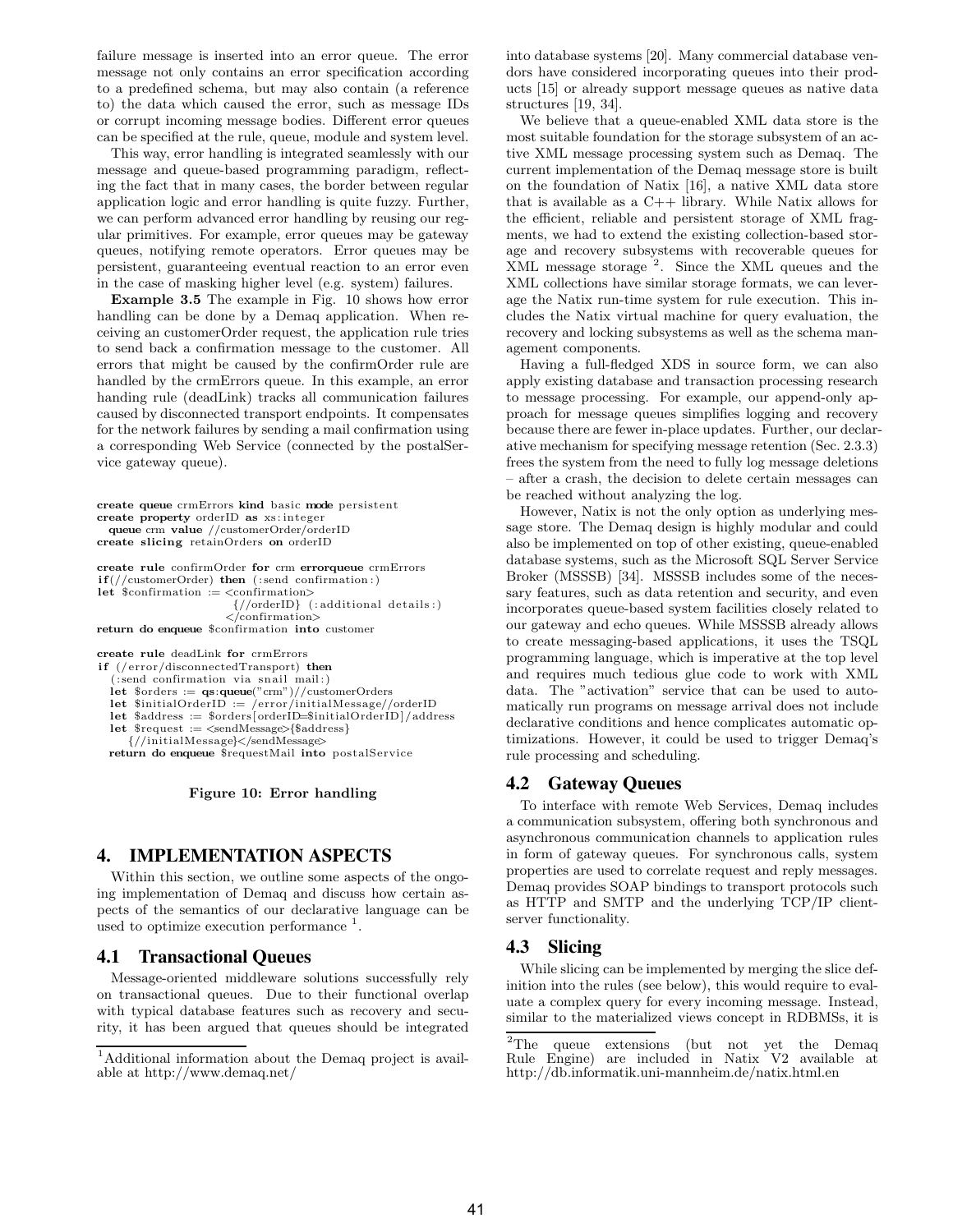possible to maintain a physical representation of the slices, for example using a B-Tree indexed by the slice key.

Slices also present an opportunity for improving concurrency, as they form a natural new granularity, coarser than messages, but orthogonal to queues. By locking just the affected slices, full serializability of the individual messageprocessing transactions can be guaranteed without locking whole queues.

# **4.4 Rule Processing**

The rule-processing module of Demaq is responsible for executing the application logic defined by QML rules. Its main building blocks are a rule compiler and a scheduling component enforcing our execution model.

#### *4.4.1 Rule Compiler*

On deployment of an application, the rule compiler is used to compile the application's rule set into execution plans. Essentially, rule evaluation is a query against the state of the underlying storage engine that results in an update list. Hence, we can reuse execution plans and optimization techniques for XML query processing to perform rule evaluation.

For each queue, the compiler collects all rules that are associated with it. The bodies of the rules represent XQuery Update expressions, which are rewritten. Rewriting includes supplying default parameters to functions which depend on the current queue (such as qs:queue()). Similar to conventional view merging, fixed properties (see Sec. 2.2) are inlined, as is slice access that is not materialized (see above). After rewriting, the rule bodies are combined into a single query by concatenating all pending actions into a single sequence. The query is then compiled into an execution plan that is executed every time a message arrives in that queue. A variety of existing techniques can be leveraged to improve processing performance, including XML filtering [14], efficient expression evaluation [35], and template folding [23].

The technique outlined above creates a "canonical" execution plan as a starting point. We intend to exploit the fully declarative nature of our language by performing cost-based optimization by rewriting rule sets into equivalent, but more efficient ones.

#### *4.4.2 Scheduler*

Demaq's scheduling component implements the execution model introduced in Sec 3.1. The scheduler maintains a list of all unprocessed messages and chooses the next message to be handled, considering both their temporal ordering and the priority of the containing queues. Thus, a message in a high priority queue may be processed before another one stored in a queue with a lower priority, even if it has been created more recently.

The scheduler also orchestrates background tasks, such as gateway queue processing and the message garbage collection for messages that do not have to be retained.

# **5. CONCLUSION**

This paper discusses the Demaq approach for declarative XML message processing. Demaq may be used to specify the behavior of nodes in a variety of distributed application scenarios, including, but not limited to Web Service implementation and orchestration. The major feature of Demaq is a fully declarative language that is based on XQuery and has a simple semantics which facilitates optimization.

While implementing the Demaq execution model on top of a queue-enabled DBMS such as our native XML data store Natix [16], we found that we can benefit from the application of many existing techniques for transaction processing and declarative query processing to message processing.

Much remains to be done. For example, time is an important aspect for Active Web applications. While our ordered queue model implies some relationship of messages with respect to time, and we have mentioned time-based echo queues in Sec.2.1.3, we have not explained in detail how time-based conditions are incorporated into our language, and how they are evaluated. Further, Demaq applications currently rely on a static set of queues, slicings, and rule definitions that cannot be adapted during system runtime. As a result, each time an application evolves, the processing system has to be shut down and restarted. Clearly, this is unacceptable for zero-downtime environments, bringing up the question how to allow for dynamic queue and rule evolution, while still guaranteeing correct and reasonable system behavior.

*Acknowledgments.* We thank the anonymous referees for their helpful hints on improving this paper. We also thank Simone Seeger and Matthias Brantner for their comments on the manuscript.

# **6. REFERENCES**

- [1] Serge Abiteboul, Bernd Amann, Sophie Cluet, Adi Eyal, Laurent Mignet, and Tova Milo. Active views for electronic commerce. In VLDB, pages 138–149, 1999.
- [2] Gustavo Alonso, Fabio Casati, Harumi Kuno, and Vijay Machiraju. Web Services: Concepts, Architectures and Applictions. Springer-Verlag, 2004.
- [3] Tony Andrews et al. Business process execution language for web services version 1.1. Technical report, 2003. http://www.ibm.com/developerworks/library/wsbpel.
- [4] Bob Atkinson et al. Web services security (WS-Security). Technical report, 2002. http://www.ibm.com/developerworks/library/wssecure/.
- [5] James Bailey et al. Flavours of XChange, a rule-based reactive language for the (semantic) web. In RuleML, pages 187–192, 2005.
- [6] Ruslan Bilorusets et al. Web services reliable messaging protocol (WS-ReliableMessaging). Technical report, 2005. http://www.ibm.com/developerworks/library/ws-rm/.
- [7] Stany Blanvalet. Managing a BPEL production environment. Technical report, Oracle Corporation, 2006. http://www.oracle.com/technology/pub/articles /bpel cookbook/blanvalet.html.
- [8] S. Boag, D. Chamberlin, M.F. Fernandez, D. Florescu, J. Robie, and J. Siméon. XQuery 1.0: An XML query language. Technical report, World Wide Web Consortium, November 2005. W3C Candidate Recommendation.
- [9] Angela Bonifati, Stefano Ceri, and Stefano Paraboschi. Pushing reactive services to xml repositories using active rules. Computer Networks, 39(5):645–660, 2002.
- [10] Don Chamberlin, Daniela Florescu, and Jonathan